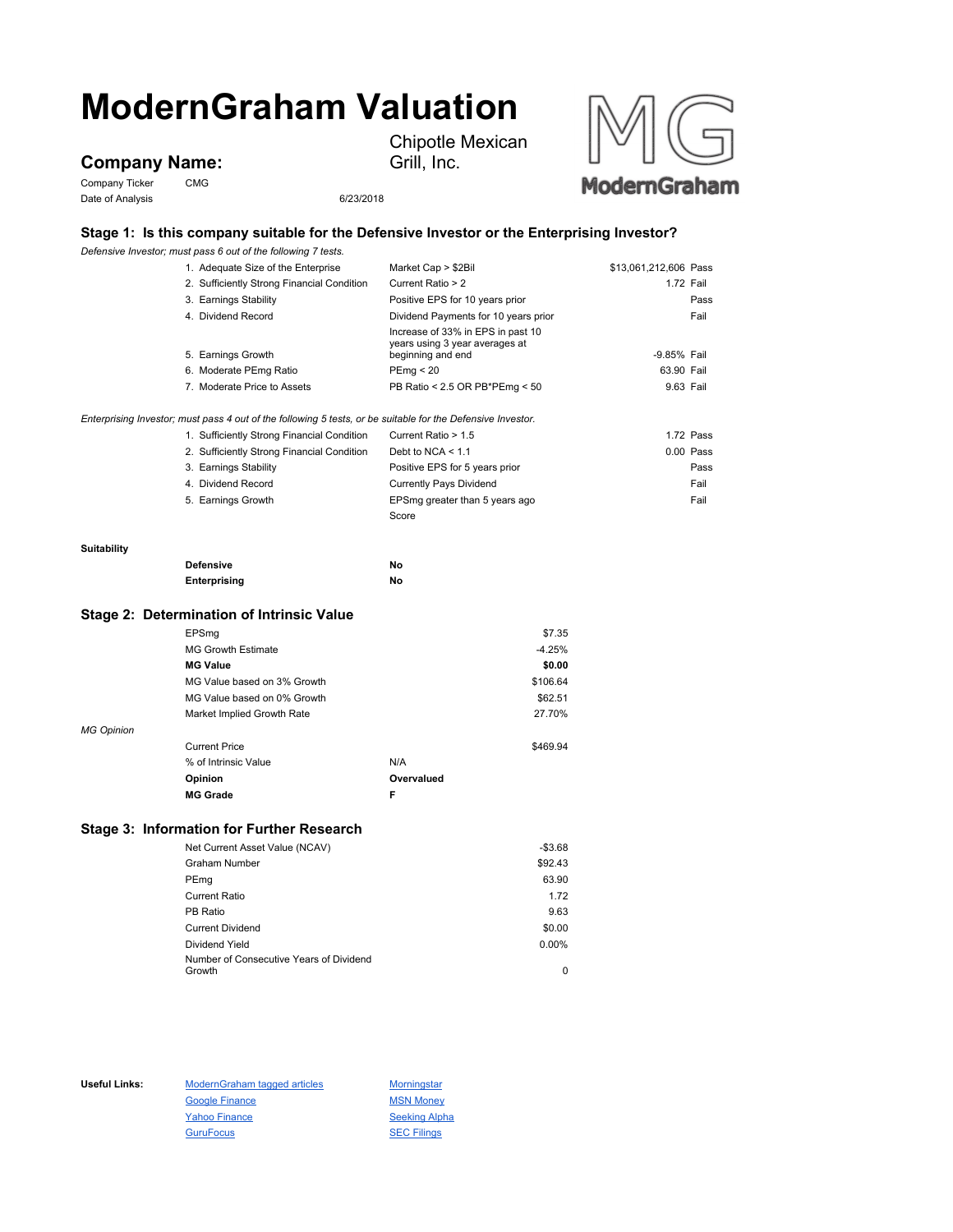| <b>EPS History</b> |          | <b>EPSmg History</b>                 |                 |
|--------------------|----------|--------------------------------------|-----------------|
| Next Fiscal Year   |          |                                      |                 |
| Estimate           |          | \$7.80 Next Fiscal Year Estimate     | \$7.35          |
| Dec2017            | \$6.17   | Dec2017                              | \$7.86          |
| Dec2016            | \$0.77   | Dec2016                              | \$9.09          |
| Dec2015            | \$15.10  | Dec2015                              | \$12.51         |
| Dec2014            | \$14.13  | Dec2014                              | \$10.53         |
| Dec2013            | \$10.47  | Dec2013                              | \$8.19          |
| Dec2012            | \$8.75   | Dec2012                              | \$6.53          |
| Dec2011            | \$6.76   | Dec2011                              | \$5.00          |
| Dec2010            | \$5.64   | Dec2010                              | \$3.77          |
| Dec2009            | \$3.95   | Dec2009                              | \$2.64          |
| Dec2008            | \$2.36   | Dec2008                              | \$1.82          |
| Dec2007            | \$2.13   | Dec2007                              | \$1.35          |
| Dec2006            | \$1.28   | Dec2006                              | \$0.75          |
| Dec2005            | \$1.43   | Dec2005                              | \$0.26          |
| Dec2004            | \$0.24   | Dec2004                              | $-$0.38$        |
| Dec2003            | $-$0.34$ | Dec2003                              | $-$0.64$        |
| Dec2002            | $-$0.87$ | Dec2002                              | $-$0.69$        |
| Dec2001            |          | -\$1.49 Balance Sheet Information    | 3/1/2018        |
| Dec2000            |          | \$0.00 Total Current Assets          | \$630,439,000   |
| Dec1999            |          | \$0.00 Total Current Liabilities     | \$367,320,000   |
| Dec1998            |          | \$0.00 Long-Term Debt                | \$0             |
|                    |          | <b>Total Assets</b>                  | \$2,097,444,000 |
|                    |          | Intangible Assets                    | \$21,939,000    |
|                    |          | <b>Total Liabilities</b>             | \$733,399,000   |
|                    |          | Shares Outstanding (Diluted Average) | 27,950,000      |